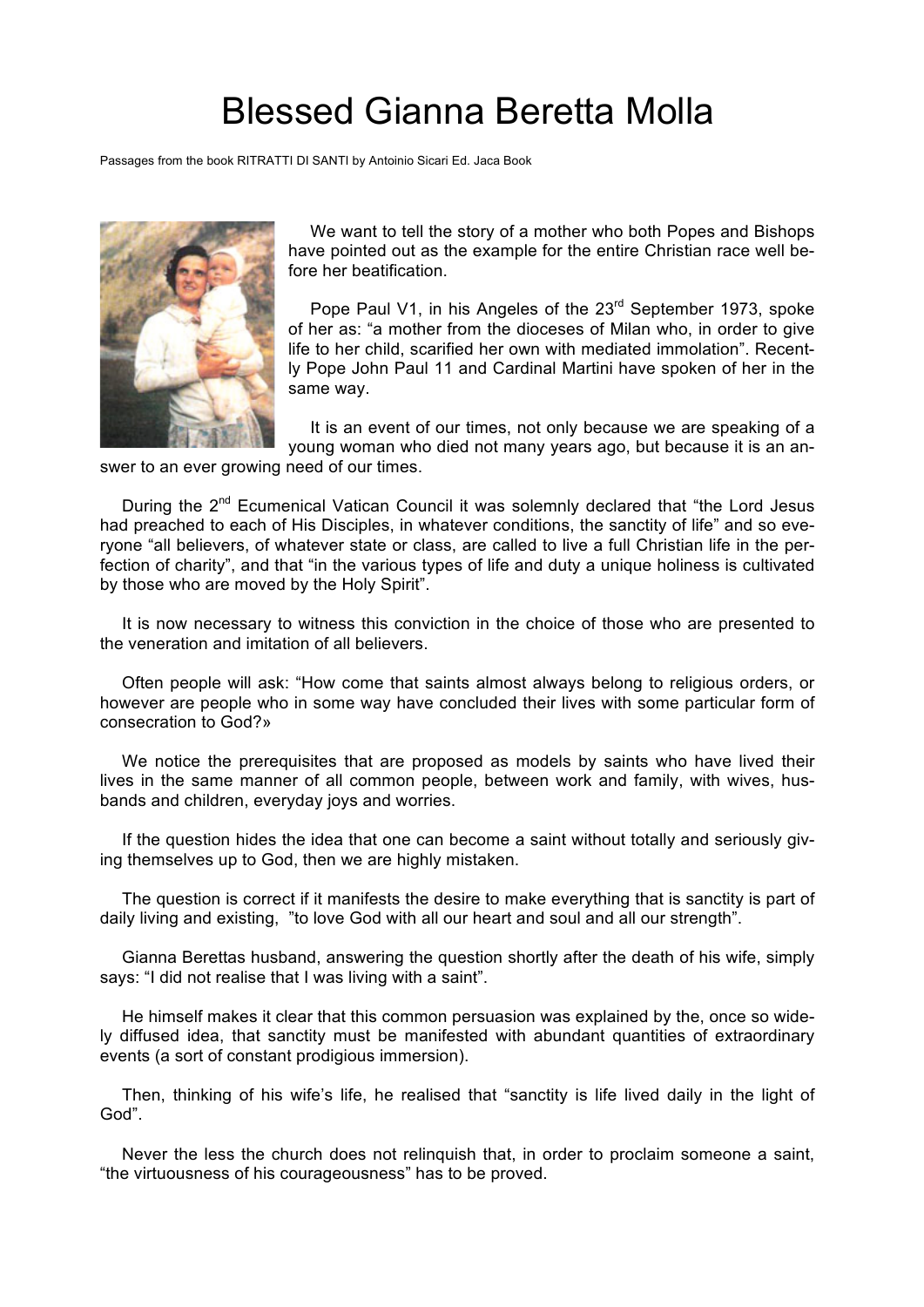Only that in the cases of laical sanctity, the courageousness remains hidden for a long time behind a proven faithfulness, made up of daily and simple facts, until the love of God and neighbour find an occasion to express themselves in all their strength and dazzling purity.

Let us return to her husband's testimony:

"Gianna was a wonderful woman, but absolutely normal. She was beautiful, intelligent, kind. She loved to smile. She was modern and elegant. She drove a car; she loved the mountains and was a very good skier. She loved flowers and music. For years we had a subscription for concerts at the Milan Conservatory. She loved travelling. I was often abroad for work, and when it was possible, I took her with me. We went to Holland, Germany, Sweden and almost everywhere in Europe…".



Gianna and her husband Pietro

However, it is right because we need that light which at a certain point illuminates the entire picture, that we begin from the period of maturing which lasted seven months, during which that "perfect Charity" filled the heart of this wife and mother.

At the beginning of the summer of 1961 Gianna Beretta and her husband Pietro Molla, an engineer, were a happy couple; she worked in a medical clinic for outpatients, he managed his factory, which had three thousand workers. The family was a happy one, blessed by three beautiful children, their ages ranged from the first-born who was five to the youngest who

was two.

For these parents, children were treasures, so much so that their wish was for a fourth, fruit of their love.

This we know from a letter written by Gianna: "I am happy with Pietro and our three magnificent children and thank God from my heart. My deepest wish is to have another 'bebè".

In August her pregnancy is confirmed, but the joy of this new event is soon mixed with grievous anxiety; on the side of her womb a cyst is growing which requests urgent surgery.

Gianna knew immediately what was facing her. Science at the time offered two solutions, which were considered safe for the mother's life: a total laparotomy with the removal of both the cyst and womb, or the removal of the cyst with the interruption of the pregnancy.

A third solution, which consisted in the removal of the cyst without touching the baby, meant putting the mothers life at serious danger.

We read the following from the clinic chart of the time: "A suture on the womb in the first months of pregnancy often does not hold, with secondary tearing of the womb and immediate danger of death for the patient, towards the fourth or fifth month of pregnancy; a risk which Doctor Gianna is well aware of".

Furthermore, however things went in the following months, the risk would however represent itself at the moment of the birth

Before going into hospital, Doctor Beretta went to speak to the priest who usually heard her confessions, he exhorts her to hope and have courage.

"Yes, don Luigi – she answers him – I have prayed a lot in this period. With faith and hope I have confided in God, even contrary to the terrible words of medical science which told me.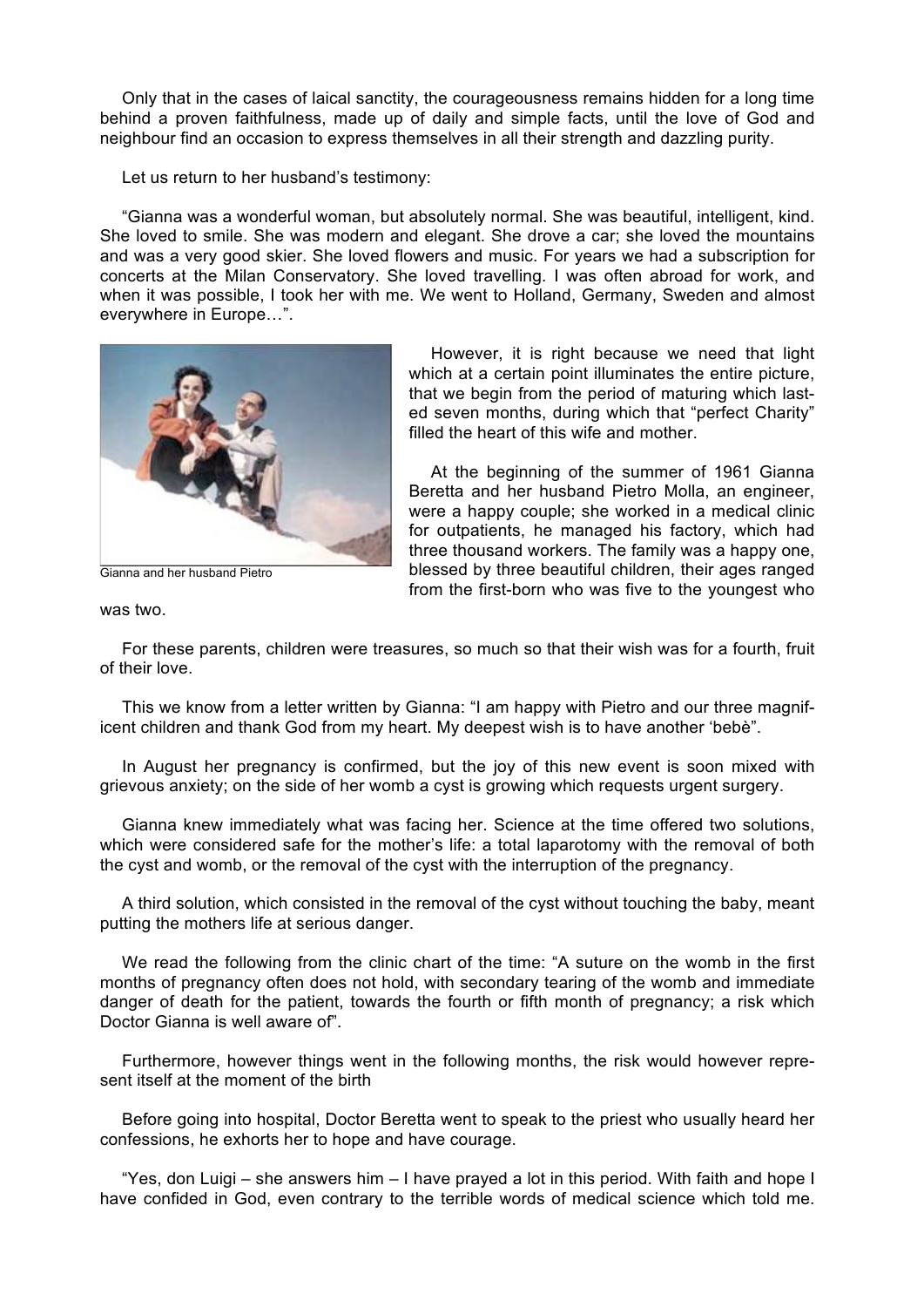'You must decide, the mother's life or the life of your child'. Yes, I confide in God, but now it is up to me to do my duty as a mother. I renew the offer of my life to God. I am ready to face what I must, in order to save my child's life".

She herself tells of her first meeting with the surgeon: "Before the operation the doctor told me: 'What will we do, will we save you or save the baby?'. 'First of all save the baby! was my immediate answer. 'Do not worry about me'. After the operation was over, he told me: "We saved the baby".

The surgeon who was Jewish, respected the patients will, even though he did not agree with her choice. Only him and Gianna knew the deep significance of that "We saved the baby". These words told the mother of the agony to be expected during the rest of the pregnancy.

When he sees her again, at the moment of the birth, the surgeon will say, in a mixture of admiration and discouragement: "Here is the Catholic mother!". A prophecy which only God knows how to bring forth from the mouth of unbelievers.

The first operation was a success: a heroic choice had been made, everything seemed to return to normal.

Gianna goes back to her work in her home and in the clinic for outpatients, she takes care of herself, of the sufferance's and discomforts of this dangerous pregnancy, without being a weight on anyone, keeping silent in order not to disturb the serenity of her children and husband.

She continued a normal life, even joyfully, without giving up hope.

Just a month before the birth of her baby, her husband was going to Paris on business, Gianna asked him to bring her back some fashion magazines. "If God keep me here – she says – I want to have some nice dresses" and in fact those magazines still exist with the signs she had traced beside the modals she liked.

When she becomes a saint, those magazines will also become relics. It is not a triviality; it is an invitation to become used to a new way of judging.

Every now and then she is tormented by the continuos danger, but she will bear it alone in order to spare her dear ones, in prayer and offering of her suffering, in full awareness. On the desk in her studio medical texts will be found, opened at the chapters on "risky pregnancies".

A testimony from her husband: " It kept coming back to my mind her wish that "the pregnancy be saved", but I dared not go further with the thought. I did not dare to speak of it with my wife. A short time after she will say to me: "Pietro, you have always been so loving to me, I need you to be even more so in this period, because these are tremendous months for me". I continued to see her at peace and tranquil. She was occupied as usual, lovingly looking after her children and her patients. Then one day I noticed that she was paying extra attention in tidying the house. In arranging the drawers, the wardrobes…it was as if she had to leave for a long journey…".

It was only to her brother who was a priest that Gianna showed her real state of mind: "The worst still has to come. You know nothing of these things. When the time comes it will be 'me or him'.

It was not a challenge; it was tenderness towards the creature she was carrying.

Let us return to her husband's recollection: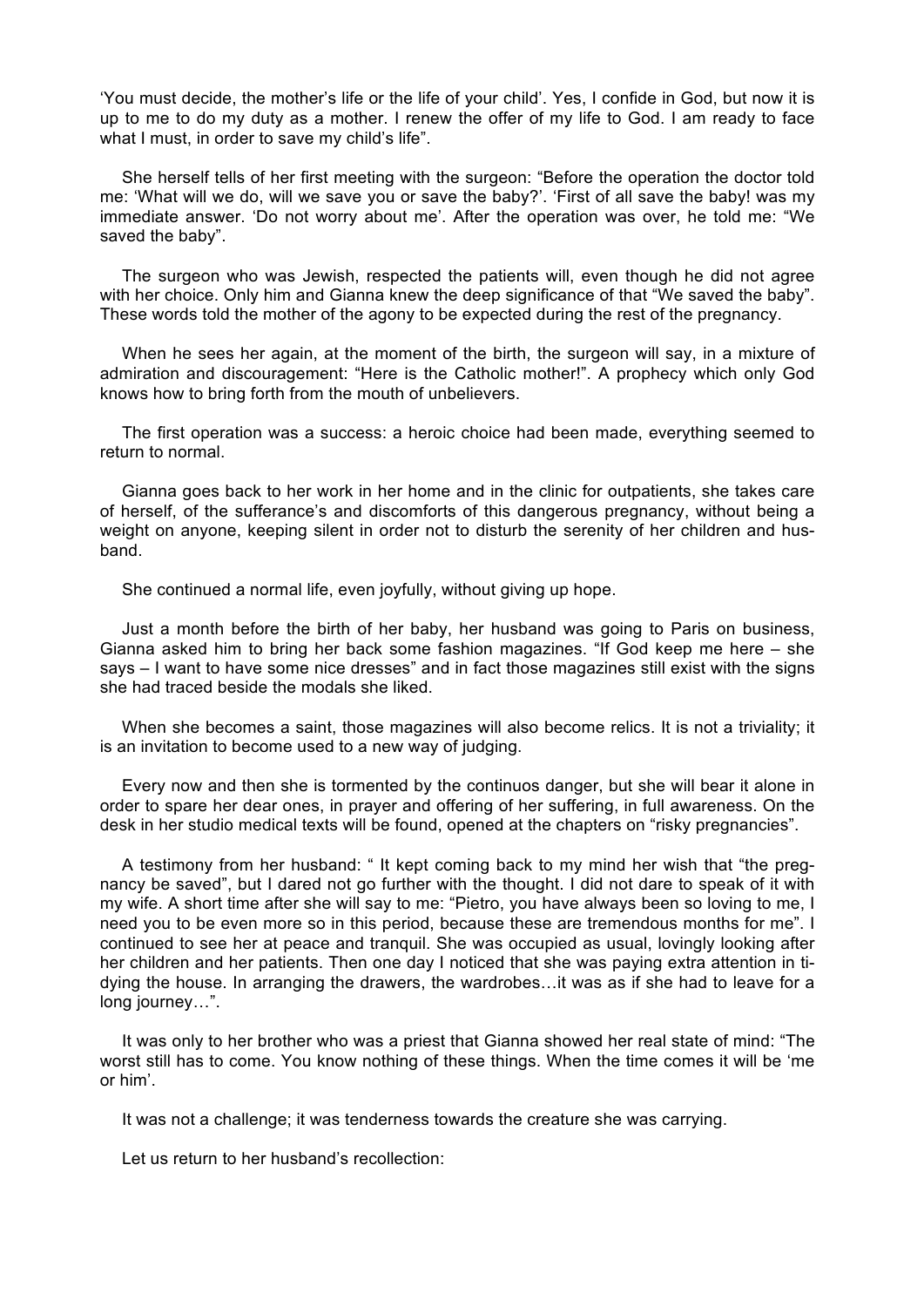"About a month and a half before our baby was born a strange thing happened, a thing that left me in distraught. I was leaving to go to work and had put my coat on. Gianna – I can still see her – was leaning against a table in the hall in our house. She came close to me. She did not say. 'sit down', 'stay here for a moment', 'let us talk'. Nothing. She came up close to me as you would when you have something difficult to say, that is troubling, but on which you have meditated, and yet you do not want to say'. She said. 'Pietro, I beg you.., If you must decide between the baby and me, choose the baby, not me. I ask you this': Just like that. I was unable to say a word. I knew my wife well, her generosity, and her spirit of sacrifice. I left the house without saying a word".

She will repeat the same question again before the birth. Also to a friend. "I am going into hospital, but I do not know if I will return. My pregnancy is a difficult one; they will have to save either one or the other; I want the baby to live".

"But you have three children, you worry about staying alive, instead".

"No, no…I want the baby to live".

To another friend she meets at the hairdressers she says: "Pray, pray you too! During this difficult pregnancy I have studied a lot and prayed for my new baby..Pray so that I will be ready to do Gods will".

It was God's will that her passion should start on Good Friday in 1962.

A nun at the hospitals tells:

"I met her as she was coming up the stairs on her way to the ward. She said: "Sister, here I am, I am here to die", but she had a kind and serene look on her face. She added: "As long as the baby is alright I do not care about myself".

The painful labour lasted all night: at eleven o'clock on Holy Saturday, after a caesarean operation, a beautiful and healthy baby girl was born, just at the moment – according to the Liturgical practice in use before the Concilio – when the bells began to toll and the celebrations of the Resurrection began.

The baby was brought to her when she woke from the anaesthesia. Her husband retells:

"She gazed in silence at the baby for a long time. She kept her beside her with infinite tenderness. She caressed her lightly without saying a word".

Her passion continued for another never ending week, while a septic peritonitis was taking her to her grave, there was nothing that could be done to save her.

She spent her last days humbly offering her suffering, as if on an altar, praying and refusing pain medication because she wished to remain conscious, while evoking Crucified Jesus and her own mother to take her to heaven.

On theWednesday following Easter, she awoke from the coma and said to her husband: "Pietro, I am better. I was already on the other side and if you only knew what I saw! One day I will tell you. But since I was too happy, feeling too joyful with our marvellous children, full of health and grace, with all the blessings of heaven, they sent me back here to suffer more, because it is not right to go before God without having suffered a lot".

She still had to endure three days of passion, in the mysterious measure that everyone has to complete Christ's Passion in their bodies, according to God the Father's wonderful and strange design.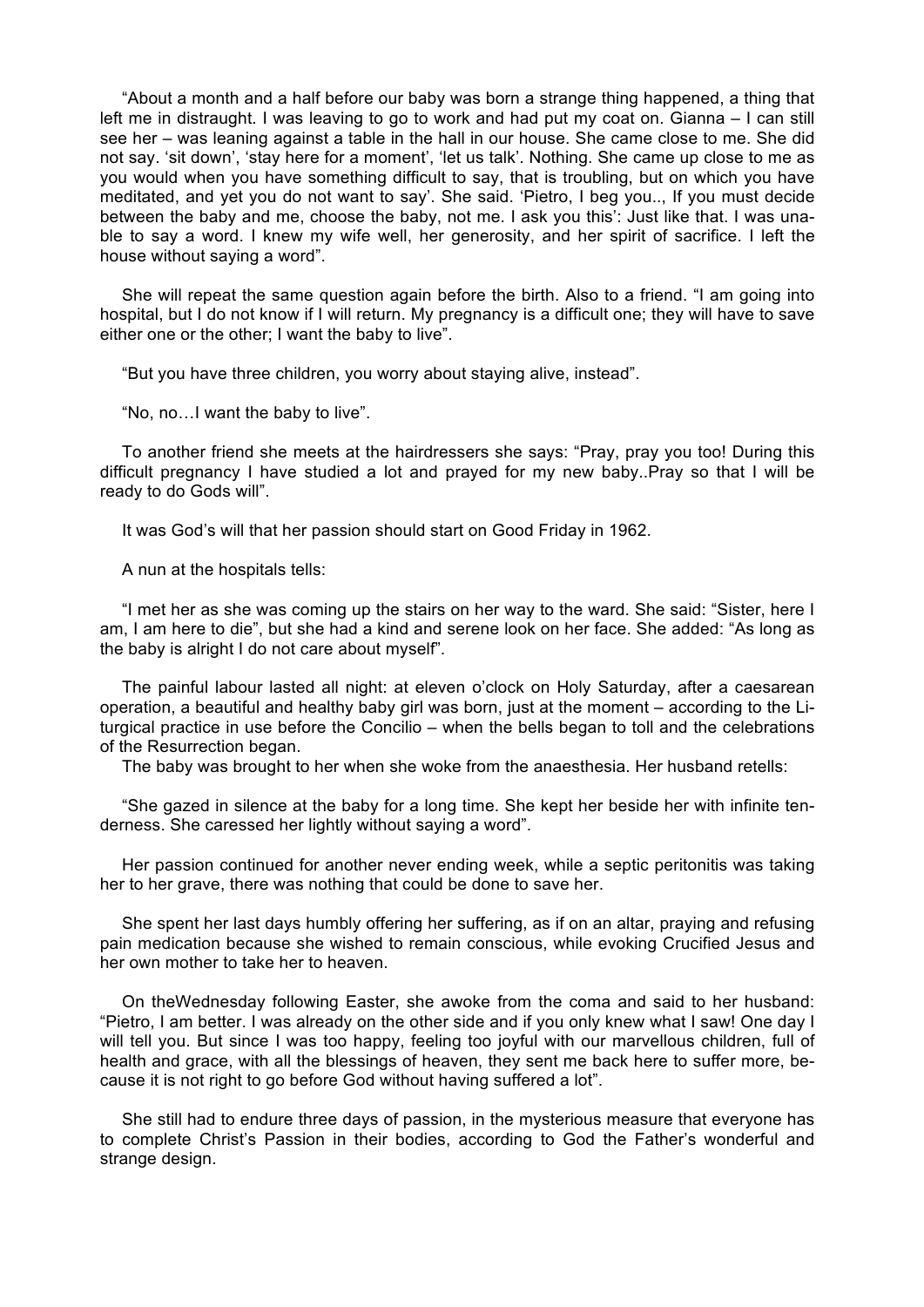We shall have to speak again about this death, and on Gianna Berettas Via Crucis which lasted seven months, during which she obtained that total transparency of the Eternal of which sanctity consists.

In the light of what happened, we must now go back over her short existence, not to search for more heroic episodes, but to see the weaving of Christianity that makes sanctity possible.

Her husband further writes as if he was speaking to her: "You did nothing extraordinary, no exceptional penitence, you did not sacrifice anything just for the sake of sacrifice, nothing heroic just to be heroic. You knew and carried out your duties of a young girl, a wife, a mother and a doctor fully accepting Gods plans and will. With a spirit and desire for sanctity, for yourself and others".

Certainly Gianna's parents were exceptional: one of those typical couple's of the turn of the century who had numerous children (Gianna was the tenth of thirteen children), for whom faith was the daily substance, both in work and in education, in thoughts and feelings, in happiness and sadness of life.

When Gianna meets Pietro, seven years after the death of her parents, she will speak about them like this: "My saintly parents, so righteous and wise, that wisdom which is a reflection of their good souls, just and God-fearing".

When she married, the celebrant (one of her brothers) will say to her during the sermon: "Gianna, I will not put before you the saints as an example, but our mother. Remember how she was always so sweet, smiling, docile, patient, active, always united to God, both in times of joy and pain".

Another brother recalls: "Mamma, rain or sun, cold or hot, early every morning, would take us children to Holy Mass and Communion. She would waken us, not by ordering or imposition, but with a sweet invitation, caressing our faces and letting us be free to choose whether to get up or continue sleeping. She would help us speak to Jesus before and after Communion: she would gather us around her on the Church bench, after having left us alone with God, on receiving Communion so that we could speak to Him, then she would begin, asking us to repeat her words, they weren't prayers but her own words, simple and beautiful".

Sanctity always depends on a familiarity as far as the Lord God is concerned, and familiarity beings with an encounter.

Living in a truly Christian family means that this (supernatural) encounter with God made man happens 'naturally', just as it is natural meeting mother and father every day, with their teaching and examples, with their kindness and preoccupations, with their chastising and their forgiving: in one simple word, with their faith, hope and love.



In this case, the miracle of conversion (of turning towards Jesus) is made easy, as simple as it is for a child to turn towards its mothers voice and face.

Gianna's sanctity began this way. Then this gift of familiarity expanded in the gift of a tradition, in a flow of ecclesiastic life, which reached her and conducted her.

Let us try to seize these flowing significant moments.

When she was almost sixteen she took part in a retreat of spiritual exercises in preparation for Holy Easter.

Gianna as a young woman. We have some of her notes, which she entitled: Gianna Berettas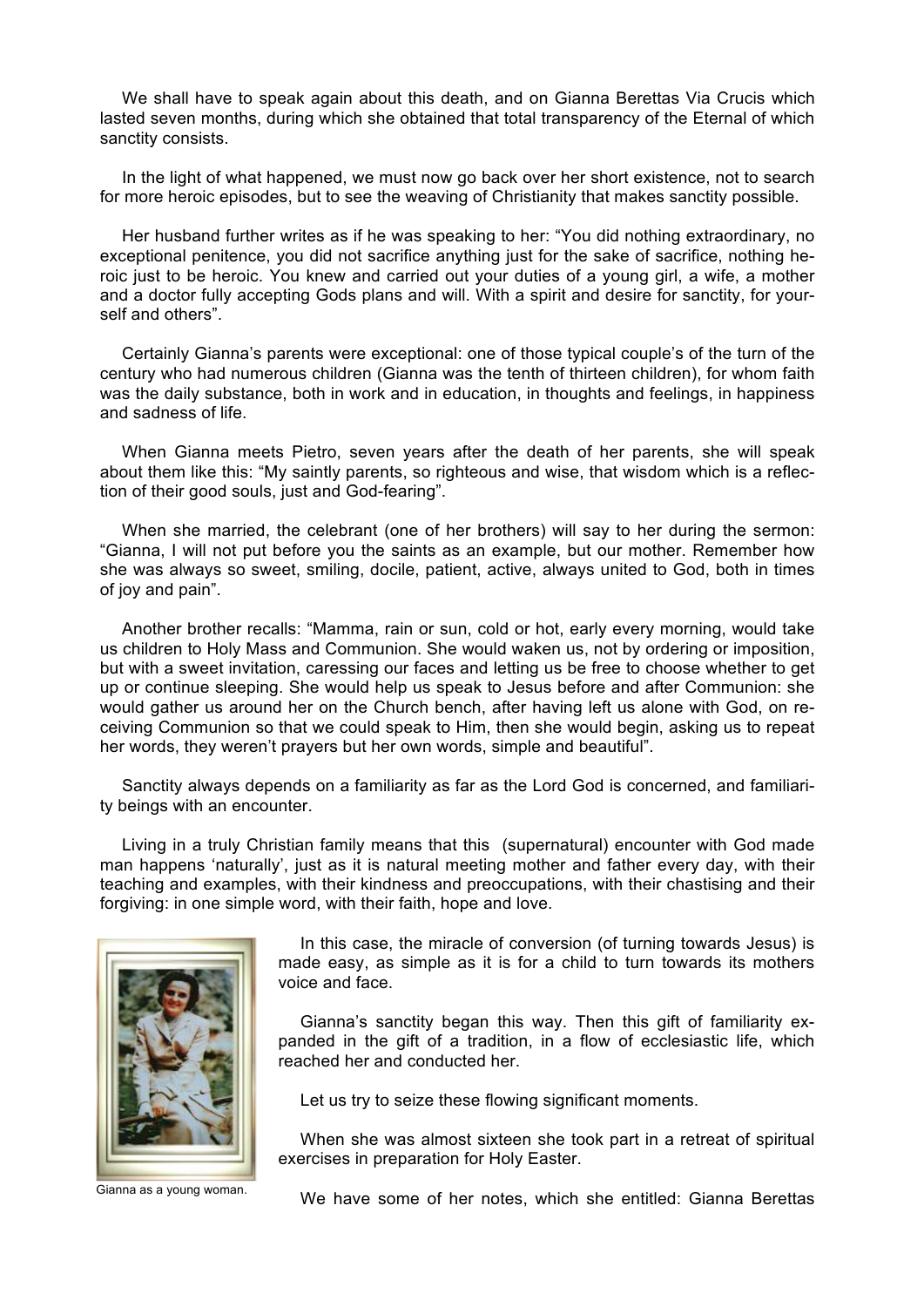recollections and prayers.

One of these prayers begins like this: "Jesus, I promise you to undergo everything that You wish. I ask you only to let me know Your will".

We have a list of proposals or decisions for life; it is worth while re-reading them, in order to understand how a Christian conscience is formed during these delicate years of a teen-ager.

- 1. I made a holy promise to do everything for Jesus. Everything I do, all my sorrows, I offer everything to Jesus.
- 2. I promise that in order to serve God, not to go to the cinema, if beforehand I cannot know if the film is modest or scandalous, immoral.
- 3 I would rather die than commit mortal sin.
- 4. I want to fear mortal sin as though it were a serpent, and repeat: I would rather die a thousand times rather than offend the Lord.
- 5. I want to pray God that he will help me not to go to hell, and so avoid anything that would harm to my soul.
- 6. I will say an "Ave Maria" every day so that God will grant me a holy death.
- 7. I pray the Lord to make me understand his great Mercy.
- 8. Obey and study even if I don't feel like it, for the love of Jesus.
- 9. From this day on, I want to pray on my knees, in church in the morning and at the foot of my bed at night.
- 10. I want to accept any scoldings. The road of humility is the shortest to sanctity.
- 11. Pray God to let me go to Heaven. Always say that I am afraid I will not go, that way I will pray and with the help of God I will enter the Reign of Heaven, with all the saints and souls.

It is not hard to notice the tone of the sermons of years ago in these proposals.

Someone may say, perhaps, that there was too much morality: it is certain that there was a lot of seriousness and a huge desire to love Jesus through facts and not only in filling diaries with intelligent notes and beautiful quotations, as so often happens.

So much so, that these proposals will generate a rich community life that Gianna develops assuming responsibility in the ambit of the "Catholic Action".

She will teach her girls, through words and example, that we need to make truth a loving thing, offering oneself as an attractive example and if possible heroic, because man needs to see, to touch, to hear; he is not easily won by words. Saying alone does not conquer but making things seen does. We must be living witnesses of the grandeur and beauty of Christianity.

These are expressions taken from the schemes that Gianna, a university student, prepared for female youth of the "Catholic Action".

Having finished her medical studies at university – during the hardships she had to face because of the World War 11 – she began to practice medicine in an out patients clinic in Magenta and Mesero not leaving aside her activity in the political elections in 1948.

For some years she will mediate and reflect on her vocation. Should she not follow the example of one of her brothers, who after becoming a doctor enters the Capuchin and goes to work in the missions in Brazil?

Meanwhile we know from some of her notes, written in a prescription book, how she lived her medical profession: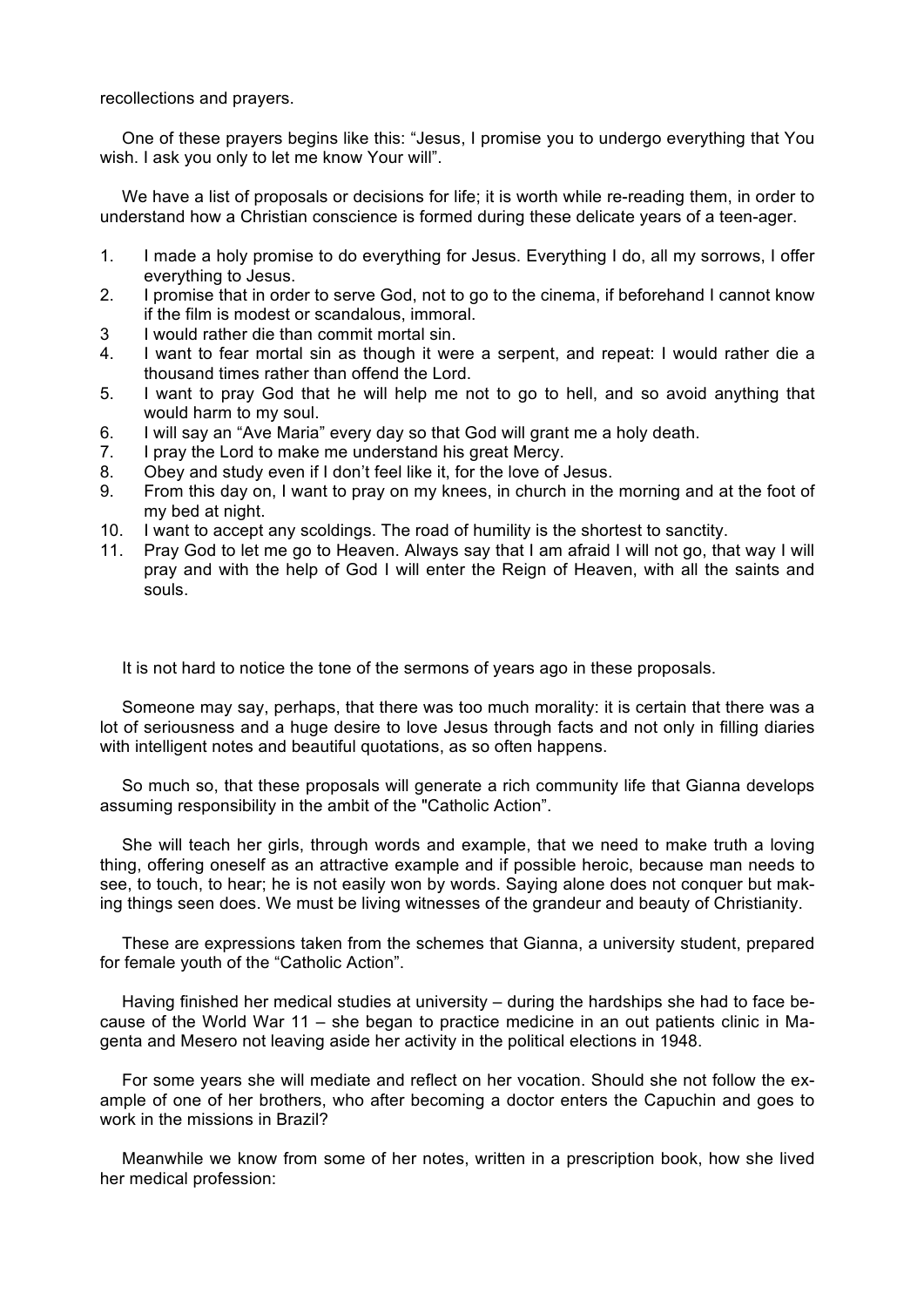"The beauty of our mission. The whole world works in some way in service to men. We work directly on the person. Our object of science is work and the person we have before us says: ''Help me'' and expects us to give him the fullness of his existence. Our mission does not end when medicine is no longer of any use. There is a soul to be brought to God. Jesus is saying: 'Who visits the sick, visits me'. A priestly mission: just as the priest can touch Jesus, so do we as doctors touch Jesus when we touch the body of the sick, poor, young, old and children. Thus Jesus shows himself in our midst. Let it be that He finds a lot of doctors who offer themselves to Him".

These are probably also notes taken at some conference, but the testimony who comment them are those who see her applying them with simplicity, even on the last day, when heavy from her pregnancy, she made her last visits, before going into hospital to die.

Another decisive stopping point towards sanctity happens in 1955, when at thirty-three years old, she becomes engaged to Pietro Molla an engineer.

In 1954 "The Marian Year", Gianna had been to Lourdes on a pilgrimage. When she returned she tells a friend: "I have been to Lourdes to ask Our Lady what I should do, should I go to the missions or marry. When I reached home Pietro came in".

They had meet in the cinema-club at the cultural centre in Magenta, they met again at the Scala at a ballet to celebrate the New Year, and they toasted the New Year in the Beretta home. From then on the occasions were plentiful and they got to know each other well, in February 1955 they became officially engaged.

We have covered the list of their social and worldly encounters – without mentioning the deep meetings of their souls, from the first intuitions – this is in order to underline that this "story of sanctity" happens, takes place in the normal scenery of our modern society.

"We got to understand each other very well", Pietro will say at the time.

Both of them found that they had the same wishes and inspirations, hopes and certainties.

Pietro will note» The more I got to know Gianna the more I was persuaded that a better gift God could not have given me".

Gianna wrote to Pietro: "Pietro, If only I could tell you what I feel for you! But I am not able. You make up for this. God really loved me. You were the man I had always wished to meet, but I cannot deny that I sometimes ask myself: 'will I be worthy of him? Yes, of you, Pietro, because I feel such a nullity, incapable, that, even if my greatest desire is to make you happy, I fear I will not be able to. So I pray God: 'Lord, you who can see my feelings and my good will, take care and help me to become a bride and mother as you want me to be and as I think that Pietro desires'. Is this alright, Pietro?"

When Gianna was a small child, the priest had told her that she was lucky to have a mother that resembled the "strong woman" that the Bible speaks off, in the book of the Proverbs.

Remembering this, after receiving her engagement ring, she will write to Pietro.

"My Dear Pietro, how can I thank you for the magnificent ring? Dear Pietro, to repay you I give you my heart and I will love for forever as I love you now: I think that on the eve of the evening of our engagement it will please you to know that you are the dearest person to whom my thoughts go constantly, my affects, my desires, and I cannot wait for the moment when I will be yours for ever... I like to mediate this verse constantly: 'who will find the strong woman?'..Her husband's heart can confide in her..eccettra', Pietro, that I could be for you that strong woman of which the Bile speaks! Whereas I seem and feel weak..".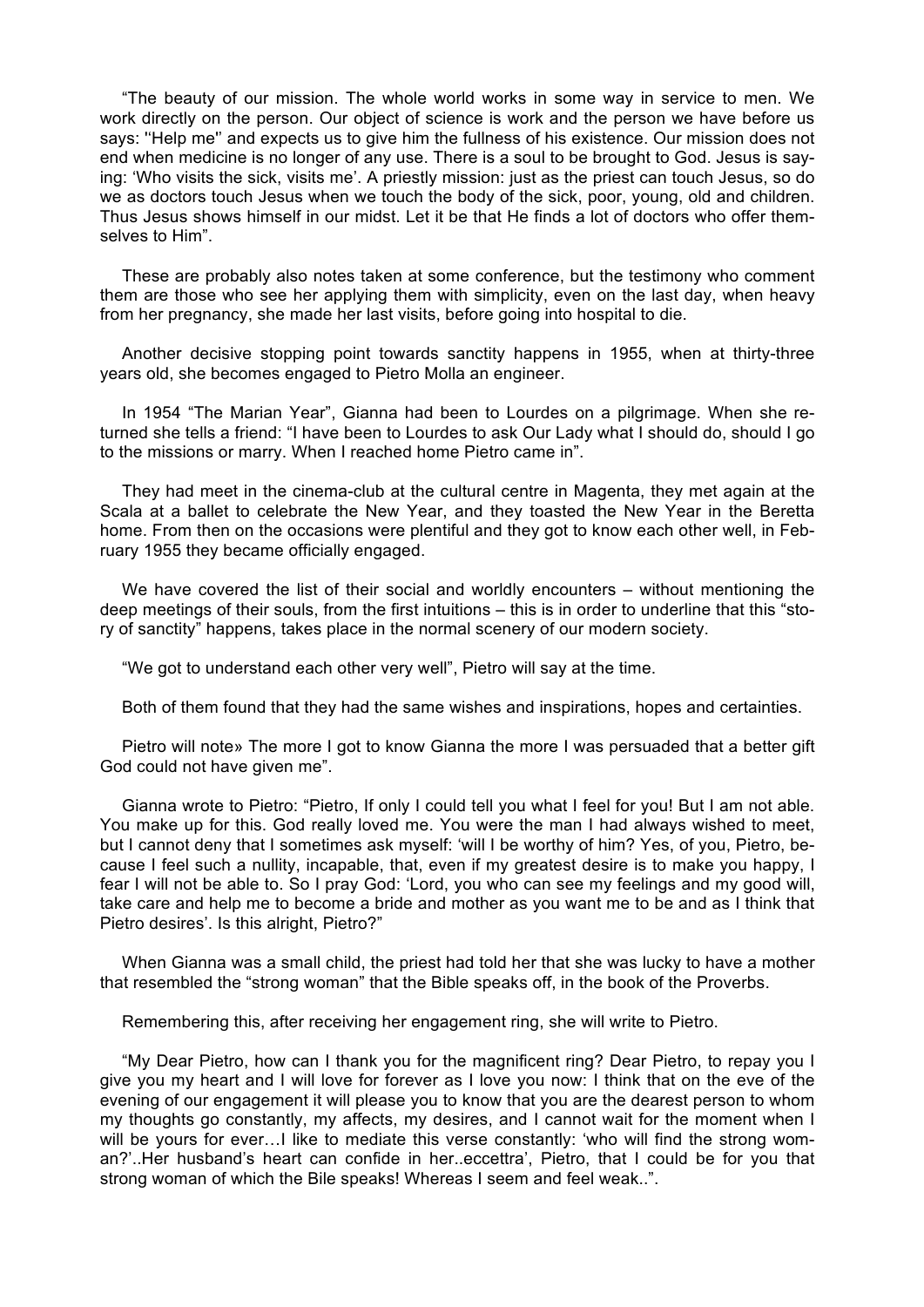Her fiancée will reply: "You are for me the strong woman of the Bible. Near you my joy is perfect".

In another letter she writes:

"I love you so much, Pietro, you are always in my thoughts, in the morning when, during Mass, at the offertory, I offer with mine, your work, your happiness, your pain, and during the day until the day ends".

When her wedding day is near, she confides to Pietro:

"You are my Pietro, and I feel that we are as one heart and one soul..your happiness is also mine and everything that worries and causes you pain is mine also. When I think of our marvellous love I cannot stop thanking God".

All the letters are full of real human tenderness that does not leave out faith. Moreover, that love is the reincarnation of their mutual faith.

This is the way she projects the future:

"With Gods help and blessing we will do everything so that our new family will be a little cenacolo, where Jesus reigns over all our affects, desires and actions. Pietro, the day of our marriage is near and I am touched when I think that I am going to receive the Sacrament of Love. We will become Gods collaborators in creation, we can thus give Him children who will love and serve Him".

Here is a letter she wrote to Pietro while in the mountains skiing, he had to remain in the city because of his work:

"I am sorry you had so much work to do on Monday. You are always on my mind, and if I could help you I would with all my heart. The sun is shining today as it was yesterday. I get up at eight o'clock (how lazy I am" You are in your office at that hour of the morning) because mass is at 8.30. Would you believe, I have never appreciated Mass and Holy Communion as much as I do now? The Chapel is so beautiful; it is small and empty. The celebrant has not even an altar boy, so I have the Lord for you and myself alone, Pietro, because now, where I am you are also present".

Her husbands recall these times: "You were for me, more each passing day, the marvellous creature that transmitted her joy of living to me..the joy of our new family, that was near, the joy of the grace of God".

For her wedding day Gianna choose a beautiful wedding dress, made of a particularly precious material.

She explained the reason for this to her sister: "You know, I want to choose a special dress because I want to make a chasuble for one of my son's first mass".

In front of this interlacing of human and sacred love, spiritual and profane thoughts – so as to say – it is not difficult to be a little perplexed.

It remains for us to reflect on an exceptional point: that Christianity is this interlacing, just as in Jesus divinity and humanity are undissolvably united.

When this point of Christian synthesis are reached, the two aspects are seen constantly in their complete harmony. The passage from one to the other seems so naturally supernatural and so supernaturally natural! Where as who, take from the living synthesis, or think only with their brain, necessarily experiments that falseness that they have inside them.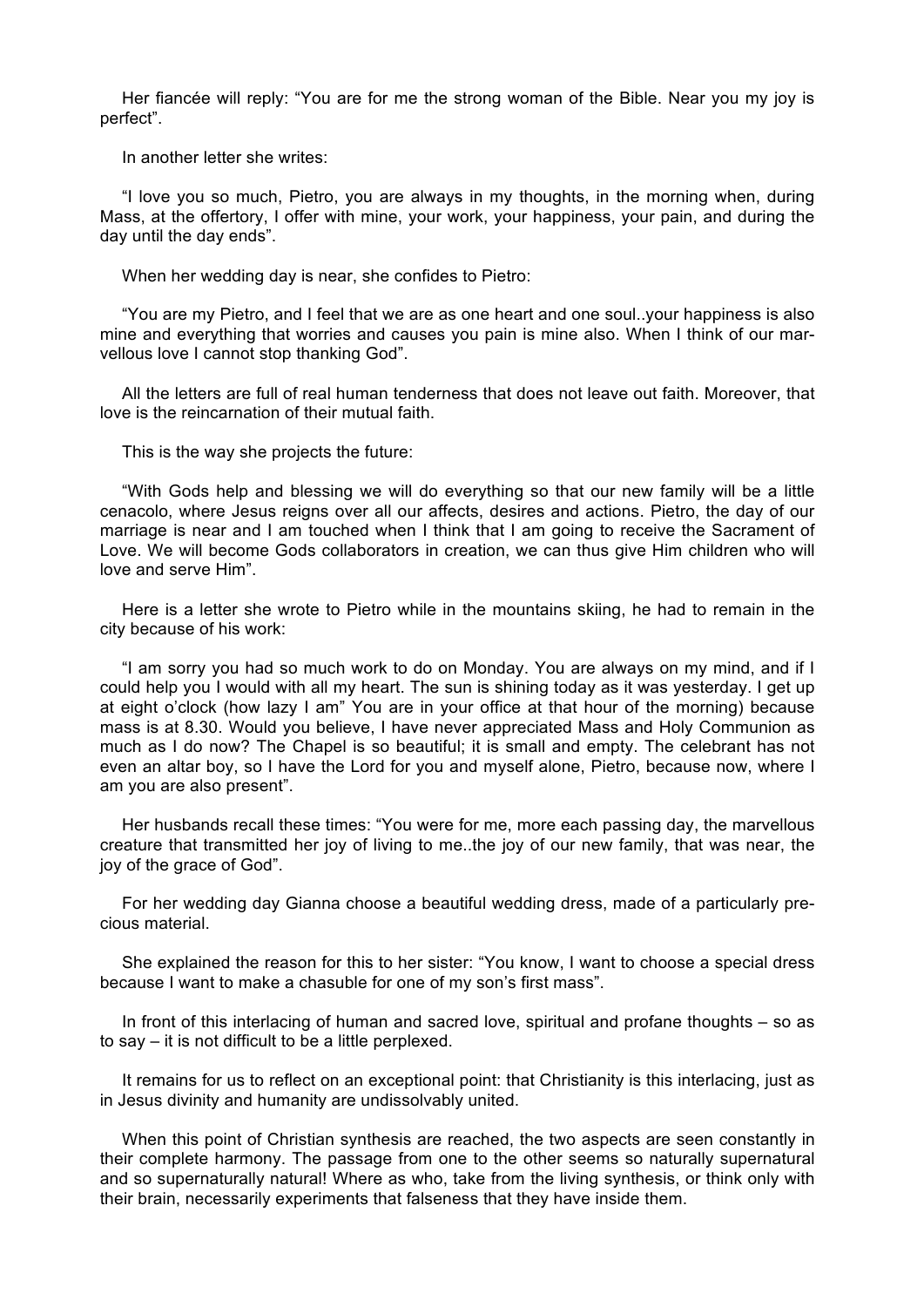From the time of their marriage and their family life, completed by the arrival of three children, we will only mention what her husband recalls:

"You continued to possess the joy of living, to rejoice in the wonder of creation, the mountains and snow, symphonic musical concerts, the theatre, just as you did during your juvenility and during the time of our engagement. You were always active in our home: I cannot remember seeing you idle…Even though the work in our family kept you busy you continued as you had wished your mission as a doctor in Mesero, above all for the love you had for the young mothers, your elderly patients, your chronically ill patients..your proposals were always coherent with your faith, with the spirit of charity of your youth, with your complete faith in providence and with your spirit and humility. In every circumstance you entrusted everything to Gods will. Everyday, I remember you had time for your prayer and meditation, your conversation with God, your thanksgiving for the gift of our wonderful children. And you were so happy".

Even the more delicate questions on the conjugal intimacy were faced during the canonical process of Beatification. We have the sworn testimony of her husband: "As far as the question of conjugal intimacy, the test insists in saying that the fidelity to the moral principals of Christian morality, to which they were educated, was absolute".

Having completed our journey, and without having forgotten the birth of three children and the thousand joys, caring and preoccupations attached to the rearing of three children, we must now return to those last months in which God asks her to donate everything.



We are not talking about one single gesture of heroism, done effortlessly, blindly, but of a meditated sacrifice (as Paul V1 defines it) which lasted seven months. A period of time that was entirely filled with a constant decision: "Do not save me, save the baby".

To be able to understand this motherly meditation, we can linger on that which was the question that everyone asked. From the ordinary woman of the mass-media, on hearing of her decision, brutally comments: "What a fool!", to the friend who objects: "You have three children, think instead of living yourself", to her husband who agreed with her decision, with the same faith, but could not bring himself to even think about it or speak about, to Gianna herself who on her

death-bed will say to her sister: "If you knew how you suffer when you leave children so young".

What made her make this decision?

Certainly a clear conscience, without a doubt, to have to obey that God who says: "Do not commit murder". She had said it herself, as a doctor, to a girl who had asked her to help her abort". You cannot joke about children.

You cannot take care of three children sacrificing another.

It is her husband himself, even if it is heartbreaking; who explains what made his wife sacrifice herself the way she did. "What she did was not done in order to 'go to Heaven'. She did it because she felt she was a mother. To understand the decision you cannot forget, first of all, her deep persuasion as a mother and a doctor, that the creature she was carrying was a complete human being, with the same rights as the other children, even if it had been conceived only two months before. A God given gift, to whom a sacred respect was due. We cannot forget the immense love she had for her children: she loved them more than she loved herself. And you cannot forget her trust in Providence. She was persuaded, in fact, as a wife, as a